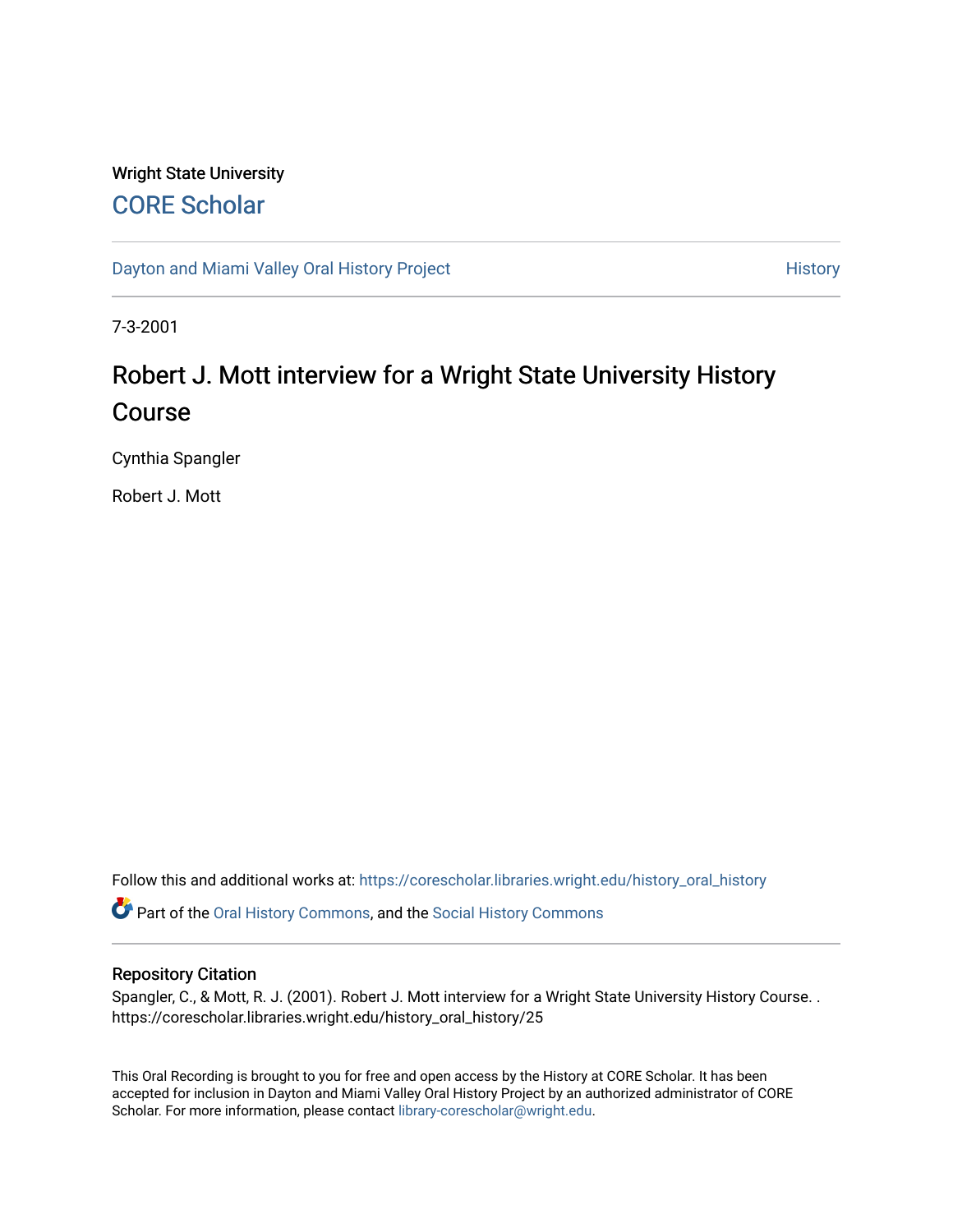# Bob Mott

 $\tau$ 

C.S. Where did you go to high school?

B.M. Groten Central School, Groten New York.

C.S. What kind of neighborhood did you grow up in?

B.M. Gosh, I don't know, probably much like this neighborhood where you left your doors open and people walked in and helped themselves to whatever they needed. If they were short on something they would just come in and go to the refrigerator and get something and then they might bring it back, you know, ah, very close-knit neighborhood. The whole town, a very small town, but everybody knows everybody throughout the town so you never feared for anything. It was just an open door policy. I don't know what else to say about it, it was just a very close-knit community and practically everybody was related too.

C.S. What year did you graduate from high school?

B.M. 1958.

C.S. What did you do for fun back then?

B.M. Well, we had a local swimming pool, which was basically nothing but a pond with three cement walls and fed by a spring. Ahh, I think our big excitement was going sitting on the corner and watching the cars go by and if we saw an out of town car, because in New York you could tell by the license plate where they were from because they used the county as the first two characters of the license plate so you'd know if they were TP is was Tompkins county, CT it was Courtland County, you know, and if you saw an out of state car that was really ... then basically we hung around town and we had a soda spot that we went to where we could sit and get the lemon cokes, cherry cokes, phosphates, uh, had a juke box. Of course, we could dance in there and that's where, we had two of them, one was for an older group and one was for a younger group and uh, that's about where we went everyday after school.

C.S. What sort of things did you do on dates?

B.M. Drive-in movies, uh, go to the soda bars, the soda spas, uh, maybe once in awhile one of the kids would have a party, well chaperoned (ha, ha) and gee, of course, you know when we got to be juniors or seniors somebody would have a car and drive to another town, go to parties in other towns. Nothing real exciting. School dances were the big thing. Basketball games, football, basketball. Uh, there was always a dance of Friday night. Everybody went to the dance. It was not an exciting place. It doesn't seem that way now, but back then it was real exciting, so, that's about all we did. We didn't have a fun filled life.

C.S. Did you go to the movies, were there theaters in your area?

B.M. There was one theater house, an old opera house in town that we would

go to. Younger kids would go on Saturday and Sunday afternoons for only a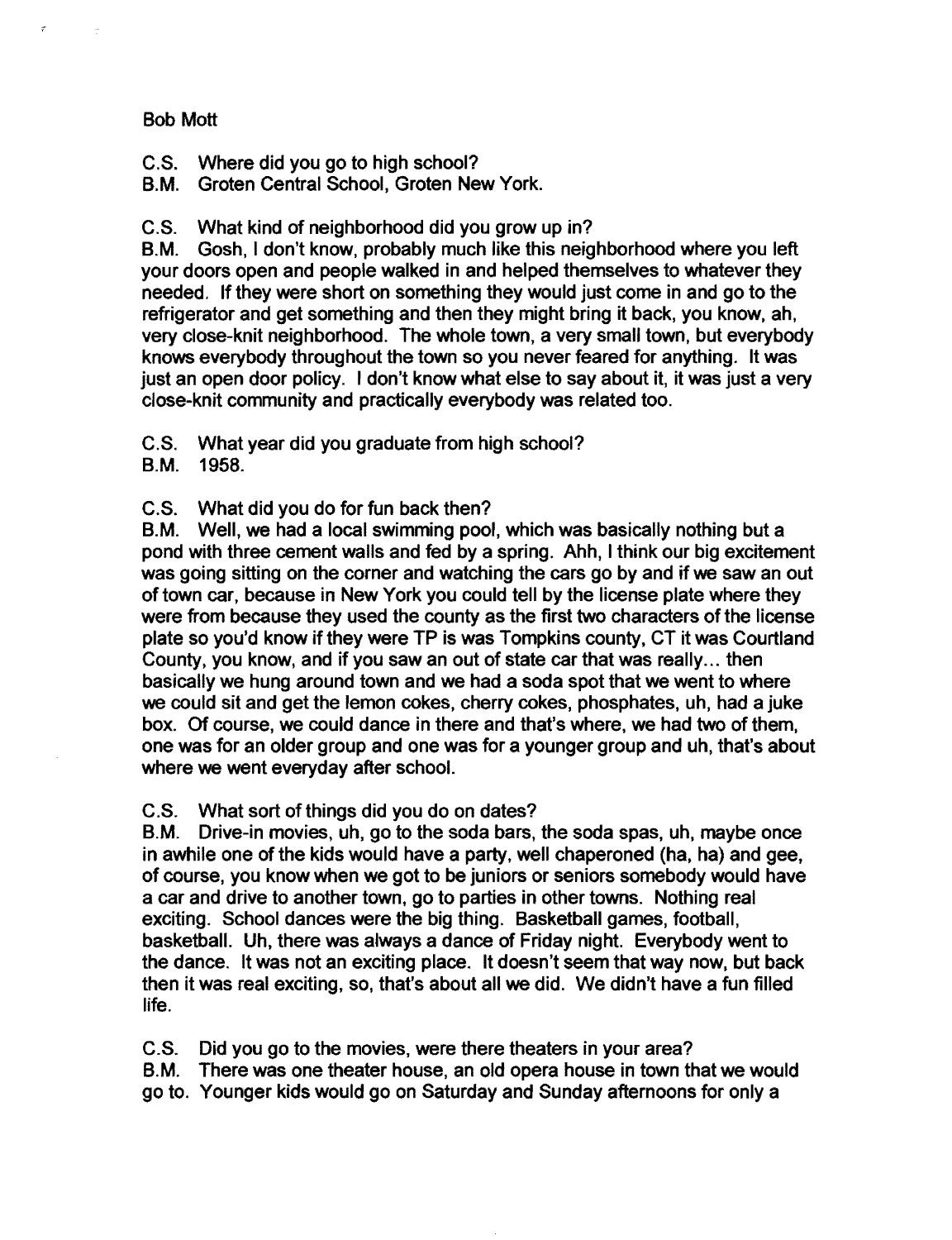dime, it eventually got up to a quarter, but every Friday night, I remember my mom used to give my next oldest sister; her and I would go to a movie, every Friday night. That was a ritual. But once we got older, in out teens, especially juniors and seniors in high school, somebody had a car, we go to the next town because they had a bigger theater and they got better run movies. And eventually, I think even when I was a teenager, out theater in town was closed up. So we were at the mercy of television, was the thing. I remember the first people in town to get a TV, uh, was probably the poorest family in town, but they got the TV. It was a small round screen; they had the big magnifying glass in front of it so you could see. I remember the first show I ever saw on television. It was called Lights Out, interesting show. The kids invited a bunch of the other kids from town out to watch. That was a big thrill. I know another thing were used to do as kids, probably up until we were fifteen or sixteen. We traded comic books. Now that was a Saturday night deal where you went from house to house and took your comic books and you traded off, maybe two for one or maybe I'll give you one Superman for three Betty and Veronicas or something like that. And that was a big Saturday night deal. You can tell we led an exciting life.

C.S. Who were some of your favorite actors or actresses?

B.M. Susan Hayward, without a doubt. Judy Holiday, no doubt, one of my very favorites. Of course, Ann Southern, and now they're running the Mazy series, which I love. I love the old movies more so than I do the current films. There aren't that many current films that I care about. One of my favorite movies of all time was Dinner at Eight with Marie Dressler, Jean Harlow, going back, it was before my time, but I loved that movie. Like I said, Susan Hayward was without a doubt my favorite actress. Actor, gosh I don't know, I really didn't have a favorite actor, I guess they were all good. Tyrone Powers, Clark Gable, probably a lot nobody's ever heard of.

# C.S. Where did you like to shop?

 $\mathcal{E}$ 

B.M. My favorite thing was I used to love to go to the record stores and buy 45's when a new one carne out. I'd save my allowance; I might get one record a week. That was the only place I really liked to shop, was the record store. Of course then they didn't have... music stores were my favorite. Clothing stores didn't matter to me. I'm not a designer clothes wearer, I guess you call it, and the only thing; I guess we always went to the grocery store, once every two weeks. It was a big deal to go to the next town and go to the grocery store. We only had a small market in town. That was a big to do. The other big to do was once a month we got a ride to the next town, took the Greyhound bus and went to Syracuse and spent the whole day up there shopping at various stores and going out to eat. That was once a month. In fact that was a real big deal. If you got to Syracuse it seemed like it was a hundred miles away, actually it was like twentyeight miles, but it was a big to do. But as far as shopping I was never a great one for shopping except grocery stores because I love to cook.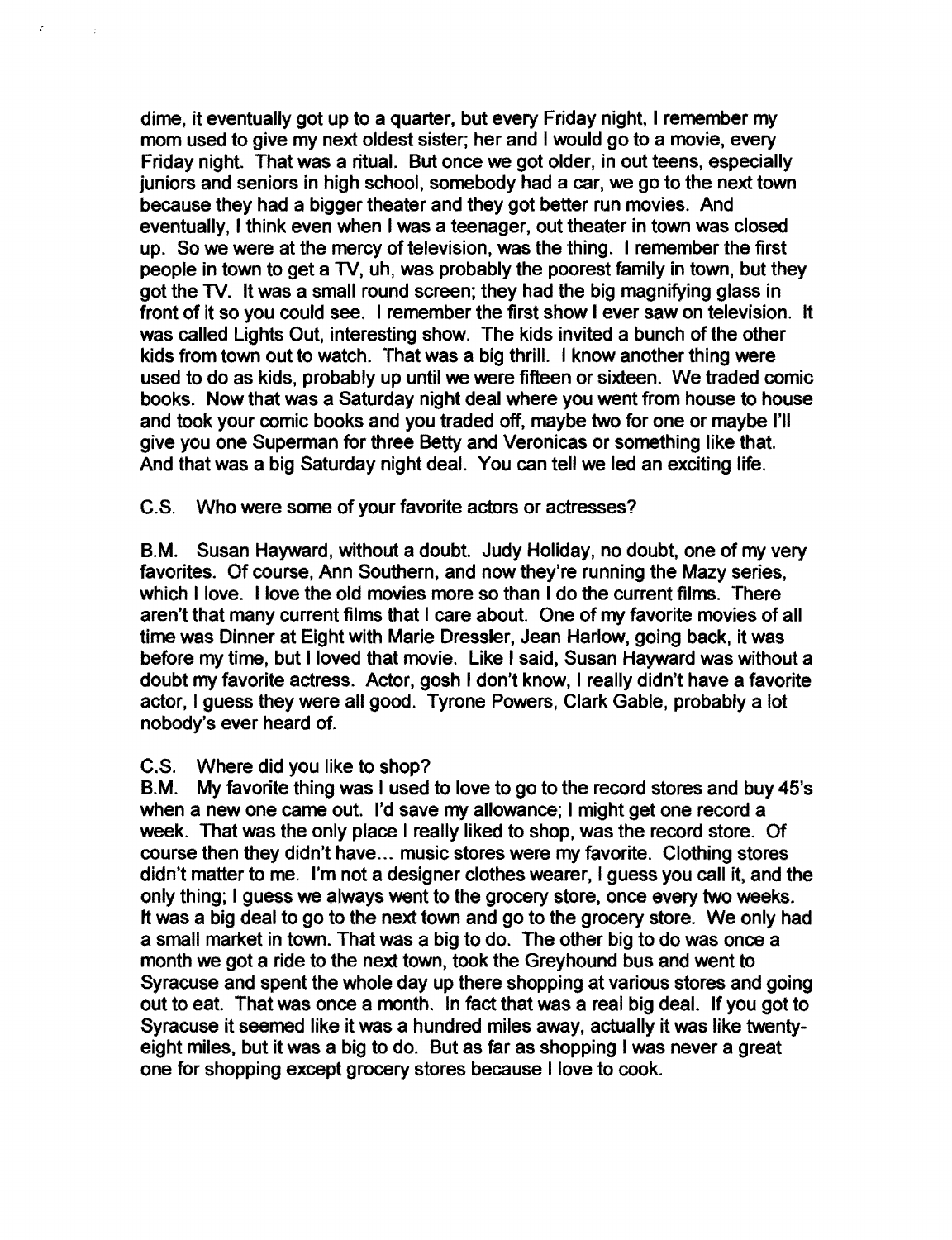# C.S. What fashions were popular then?

B. M. If I remember the girls were wearing the poodle skirts and the slips, the crinolines, and of course the saddle shoes were big, white bucks for the guys. Uh, I remember the song, Marty Robbins, A White Sport coat and a Pink Carnation. Well, that was our junior senior prom. We all wore white sport coats and pink carnations. There was this material, the guys always wore their Tshirts, and their shirts, and their short sleeve shirts rolled up and they kept their cigarette pack in their sleeves, uh, Levi's were just about coming in then. Chino pants, you know with the buckle in the back, if you remember those and the button down collar. Of course the dress shirts had the tab collar. And there was a one material, and I can't remember what, but shirts were, I don't even know what you'd call the material. They weren't a silk, oh boy, I don't even know if I can describe it; I know they were kind of a see through. Gee, I'm not much on materials, so I can't really tell you what it was. But the biggest thing was the Chino pants with the buckle in the back. The button down shirts with the tab shorts for dress shirts were big, T-shirts were everyday thing. Ah, and the wild Hawaiian shirts were big then too. The wilder you could get, the better it was. Penny loafers. About everybody wore white socks. Once in a while you'd find a pair or argyles somebody would wear, but usually everybody wore white socks with penny loafers. Of course the pants were like above the ankle you know. Called flood pants now, but that was it, so your white socks showed real good.

# C.S What kind of music did you listen to?

B.M. Oh, it was all rock and roll, I mean, you know, Bo Diddly, Fats Domino, of course, Elvis, uh, Buddy Holly, Bobby V, Bobby Riddell, you know you go back there. The Chiffons, a lot of Motown groups, you know. The penguins, I'm truing to think of some of the old grooves, but also I was brought up with my brothers and sister listening to a lot of the 40's music, the big band was some of my favorites. Loved the Big Band, it was a big thrill for us to go see the Glenn Miller's band, you know Glenn wasn't there but we would take a car load of kids. We'd drive to Syracuse when Glenn Miller's band was going to be there. We'd go, we'd have a great time, jitterbugging, and that's basically about it. Probably the Big Band music was the biggest influence.

C.S. I thing you've answered this already, what kind of things did you do for entertainment at home? How about radio?

B.M. Oh radio, yeah, because up until 1952 we didn't have television. We had radio, so we always listened to radio. There was always shows, Inner Sanctum, Gangbusters, Molly Goldberg, Ozzie and Harriet, Fibber McGee and Molly, Burns and Allen, and then every Sunday at five o'clock, I'll never forget this, my mom had dinner ready. We sat down at five o'clock; she had the radio on to a program called The Greatest Story Ever Told. You did not talk, you simply ate. If you needed something you asked for it, but that was it. But the radio show was on when we had Sunday dinner. Called The Greatest Story Ever Told and that was, I think, Cardinal Sheen had that program. That was interesting. That was one thing she insisted on. Sunday afternoon, five o'clock.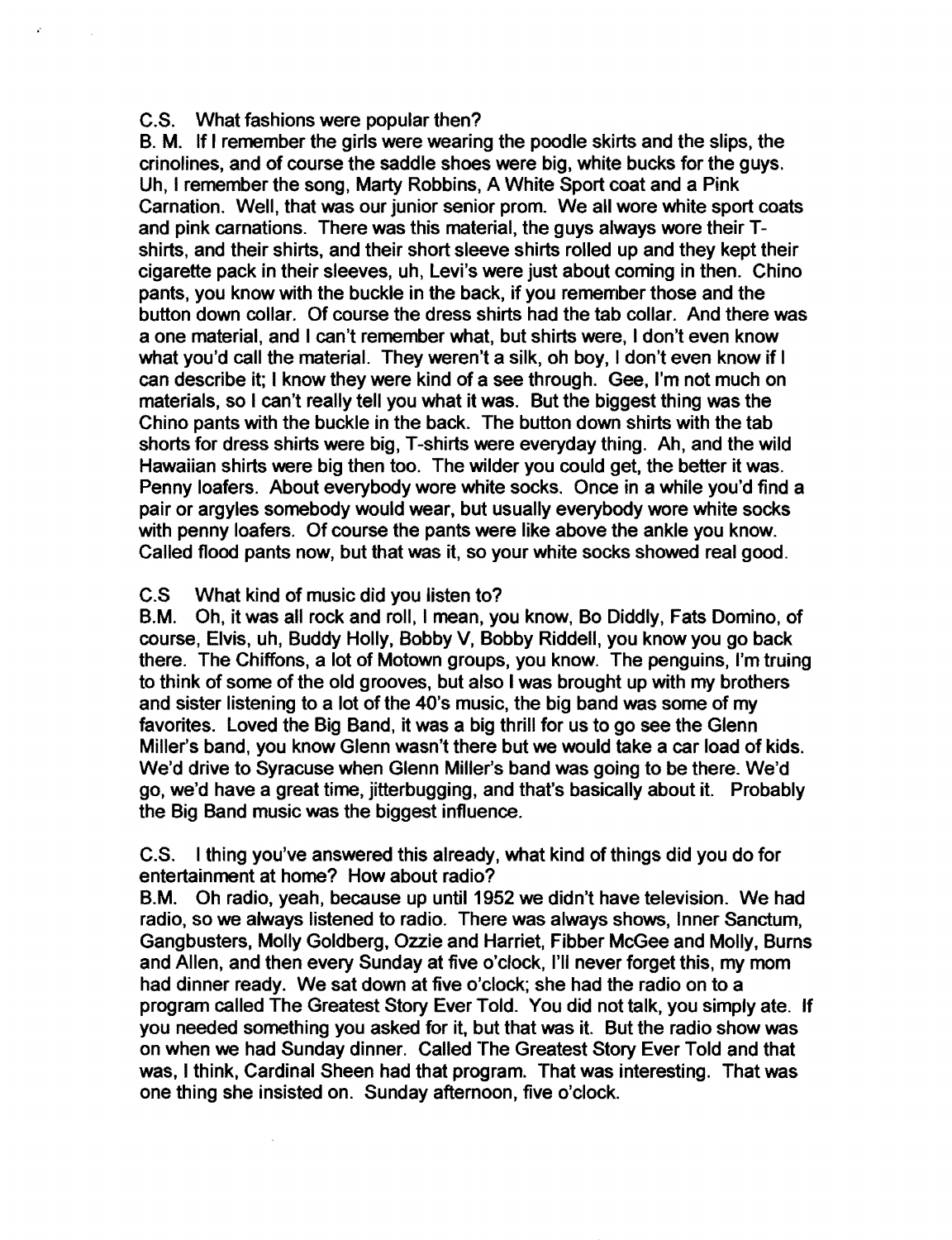C. S. What kind of games did you have? Did you have board games? B. M. Oh yeah, we had board games. We had, of course, Monopoly, which I still have my original Monopoly set, and uh, there was Sorry, but we played a lot of cards. A game there, that most people don't know about here, is called Pitch or High Low Jacket, I guess. We'd play that a lot, Pinochle was a big game; we played a lot of cards. The family played card together, all the kids, we played cards together. That's about all; we weren't big board game people. We had a few, but cards were the big thing, we enjoyed playing cards.

C.S. What kind of things did you do on summer breaks or vacations? B. M. Oh boy, mainly, I can remember we had what we called the hill up behind some of our houses where wild black berries grew and several of us kids would go up there and pick blackberries early in the morning and then at lunch time we stand on the corner downtown and sell the blackberries for like twenty-five cents a quart. And made a lot of money. Then our job was at the end of the season we had to go up and burn the black berry patch. We were very careful and all the parents knew it. We went up there. We burned it, we contained it and turned out we never had to have the fire department. Today it is not that way. Oh, lets see, we also we took a lot of hikes up through the woods, maybe camp out and uh, we would go up to a place we'd call Beaver Falls and that was just a creek running up through the hills and over some falls. We'd camp out and stay overnight and come back the next day. We had games at night we played, course this is when I was younger. When I got older it was just hanging around at the soda spa was the big entertainment for the summer for those who didn't go anyplace. Not many in town went on vacations. We had one factory in town, Smith-Corona typewriters, in fact every Smith-Corona typewriter used to be built there up until a few years ago when they moved out. They would go on vacation the first two weeks in August, so that was a dull period, two weeks in August when the kids had to be with their families. We would go on picnics a lot, a lot of picnics in the summer. And later years, just hanging around, maybe playing some softball, going swimming, like I said, the soda spa. That was the high light. Not a lot to do in that town growing up. It was rather an impoverished town, I should say that. Even though there was a factory there ... everyone in town eventually worked at Smith-Corona typewriters. So it was the mainstay of the community. It's what kept everybody going. Not a lot of excitement. In the summer time I remember they had in the factory what they called a candy wagon. Basically it was a concession booth on wheels and my brother ran that for a gentleman and they would go from floor to floor, push this cart around and sell everything. And in the summertime several of us would go into the factory after closing and pick up pop bottles because people would just leave their pop bottles around and we would get, like, a penny a bottle and take them back to my brother who ran the concession and he paid us. So yeah, that took a couple of hours. It was just something different to do but it gave us a little spending money. Then a lot of times junior and senior year many of us worked in the farmers' fields. We called "haying it". But they baled the hay and we've have to take it to the barns and all this and we were early morning to late at night. We'd